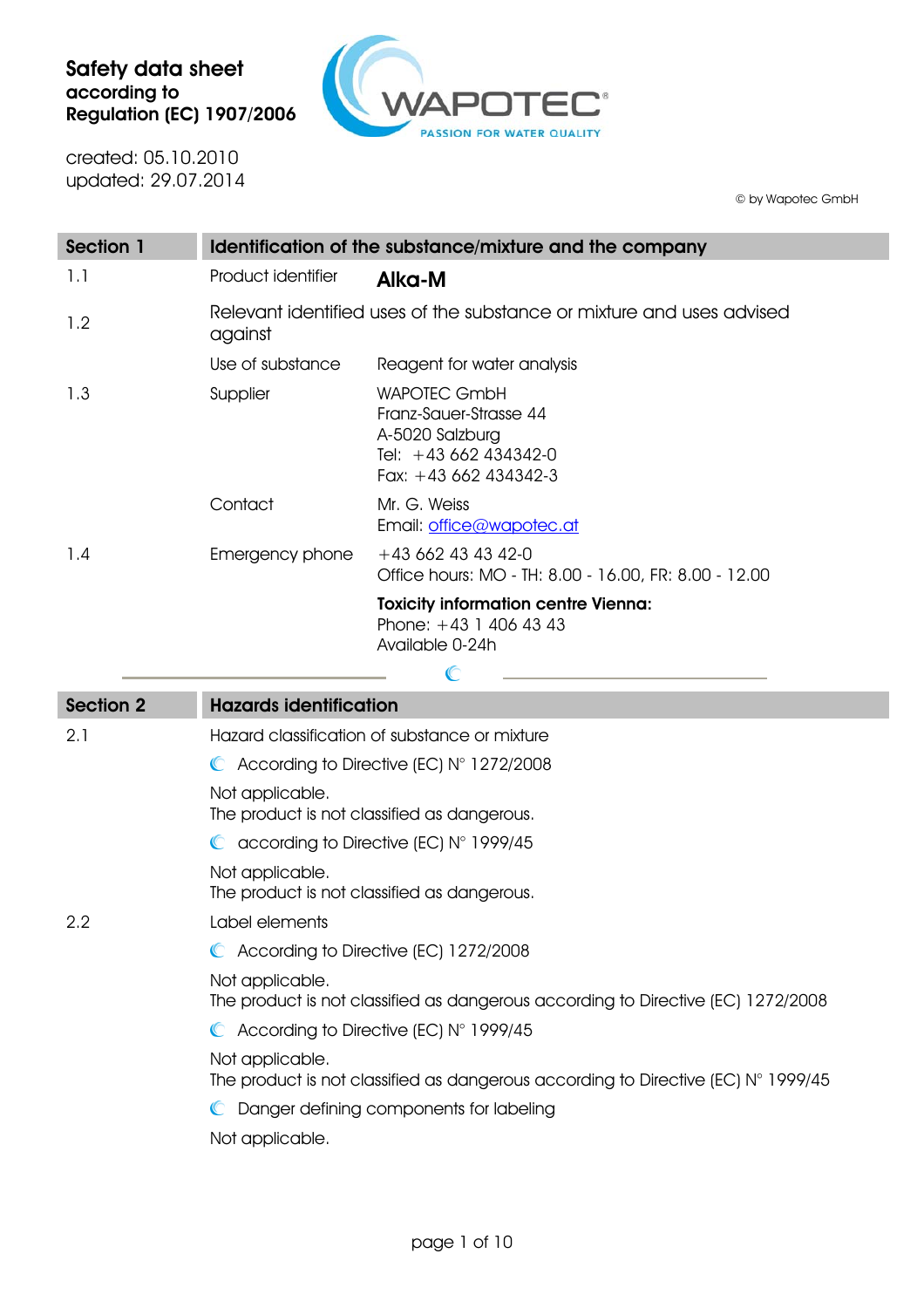

 $\mathbb{C}$ 

### Section 3 Composition/information on ingredients

3.2 Mixtures

C Chemical characteristics

Preparation of organic compounds

**C** Dangerous ingredients:

|             | CAS #/                                  | Conc    | Classification according to     |                               |      |
|-------------|-----------------------------------------|---------|---------------------------------|-------------------------------|------|
| Name        | EC $#/$<br>Index $#$                    | $\%$    | <b>Directive</b><br>67/548/EEC* | Regulation (EC)<br>1272/2008* |      |
| Adipic acid | 124-04-9/<br>204-673-3/<br>607-144-00-9 | $2,5-5$ | Xi; R 36                        | Eye Irrit. 2                  | H319 |

\* For the wording of R- rsp. H-Phrases and danger classification see section 16.

REACH - Pre-registered substances All components are REACH pre-registered.

 $\mathcal C$ 

# Section 4 First-aid measures 4.1 Description of first aid measures Remove immediately all contaminated clothing. **C** After inhalation Move affected person immediately to fresh air. Seek medical treatment in case of symptoms. **C** After skin contact After skin contact, wash immediately with plenty of water and soap. **C** After eye contact After eye contact, rinse eye for several minutes (at least 15 minutes) under running water holding eye lids open. Get medical advice if symptoms persist. **C** After ingestion Rinse the mouth with plenty of water and drink at least 1-2 glasses of water. Get medical advice if symptoms persist. 4.2 Most important symptoms and effects, acute and delayed Irritation After swallowing of large amounts: thirst, gastric or intestinal trouble 4.3 Indications for immediate medical attention or special treatment needed No further relevant information available.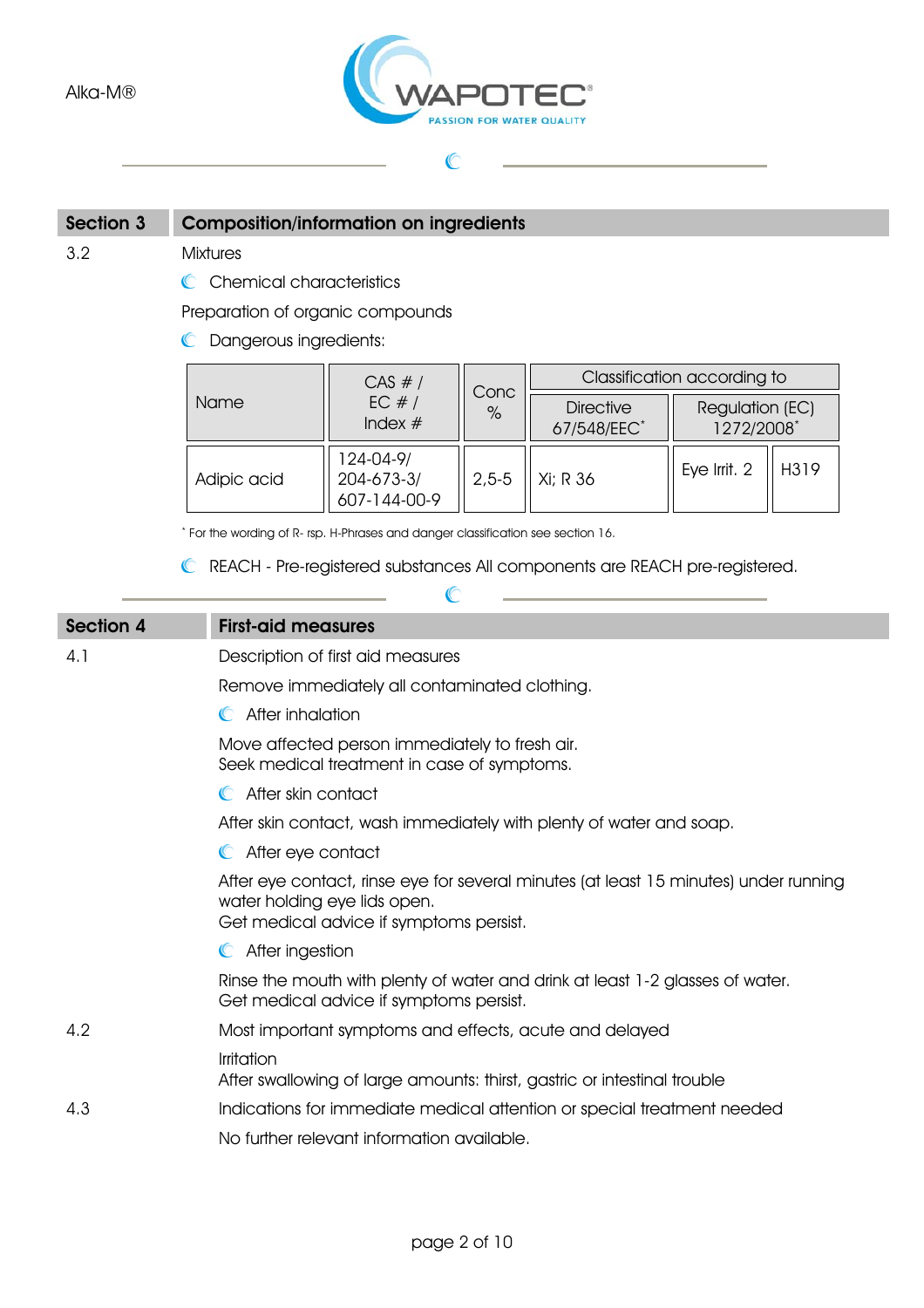

| <b>Section 5</b> | <b>Fire-fighting measures</b>                                                                                                                                                                                                            |
|------------------|------------------------------------------------------------------------------------------------------------------------------------------------------------------------------------------------------------------------------------------|
| 5.1              | Extinguishing media                                                                                                                                                                                                                      |
|                  | Suitable extinguishing media<br>$\mathbb{C}$                                                                                                                                                                                             |
|                  | Water                                                                                                                                                                                                                                    |
|                  | Fire-extinguishing powder<br>Carbon dioxide $(CO2)$                                                                                                                                                                                      |
|                  | Unsuitable extinguishing media for safety reasons<br>$\mathbb{C}$                                                                                                                                                                        |
|                  | No further information available.                                                                                                                                                                                                        |
| 5.2              | Special hazards arising from the substance or mixture                                                                                                                                                                                    |
|                  | Formation of toxic gases is possible during heating or in case of fire.<br>In case of fire, the following can be released:<br>Nitrogen oxides (NO <sub>x</sub> )<br>Carbon monoxide (CO)<br>Sulphur dioxide $(SO2)$                      |
| 5.3              | Special protective actions for fire-fighters                                                                                                                                                                                             |
|                  | Special protective equipment:<br>Wear self-contained breathing apparatus.<br>Wear full protective suit.                                                                                                                                  |
|                  | Additional information:<br>$\mathbb{C}$                                                                                                                                                                                                  |
|                  | Collect contaminated fire fighting water separately. It must not enter drains.<br>Dispose of fire debris and contaminated fire fighting water in accordance with official<br>regulations.<br>Ambient fire may liberate hazardous vapors. |
|                  |                                                                                                                                                                                                                                          |
| Section 6        | <b>Accidental release mesures</b>                                                                                                                                                                                                        |
| 6.1              | Personal precautions, protective equipment and suitable emergency procedures.                                                                                                                                                            |
|                  | Wear protective equipment. Keep unprotected persons away.                                                                                                                                                                                |
| 6.2              | Environmental precautions                                                                                                                                                                                                                |
|                  | Do not allow product to reach sewage system or water bodies.                                                                                                                                                                             |
| 6.3              | Measures for cleaning/collecting:                                                                                                                                                                                                        |
|                  | Dispose of contaminated material as waste according to section 13.<br>Collect mechanically.<br>Ensure adequate ventilation.                                                                                                              |
| 6.4              | Additional information                                                                                                                                                                                                                   |
|                  | Information on safe handling see section 7.<br>Information on protective measures see section 8<br>Information on disposal see section 13                                                                                                |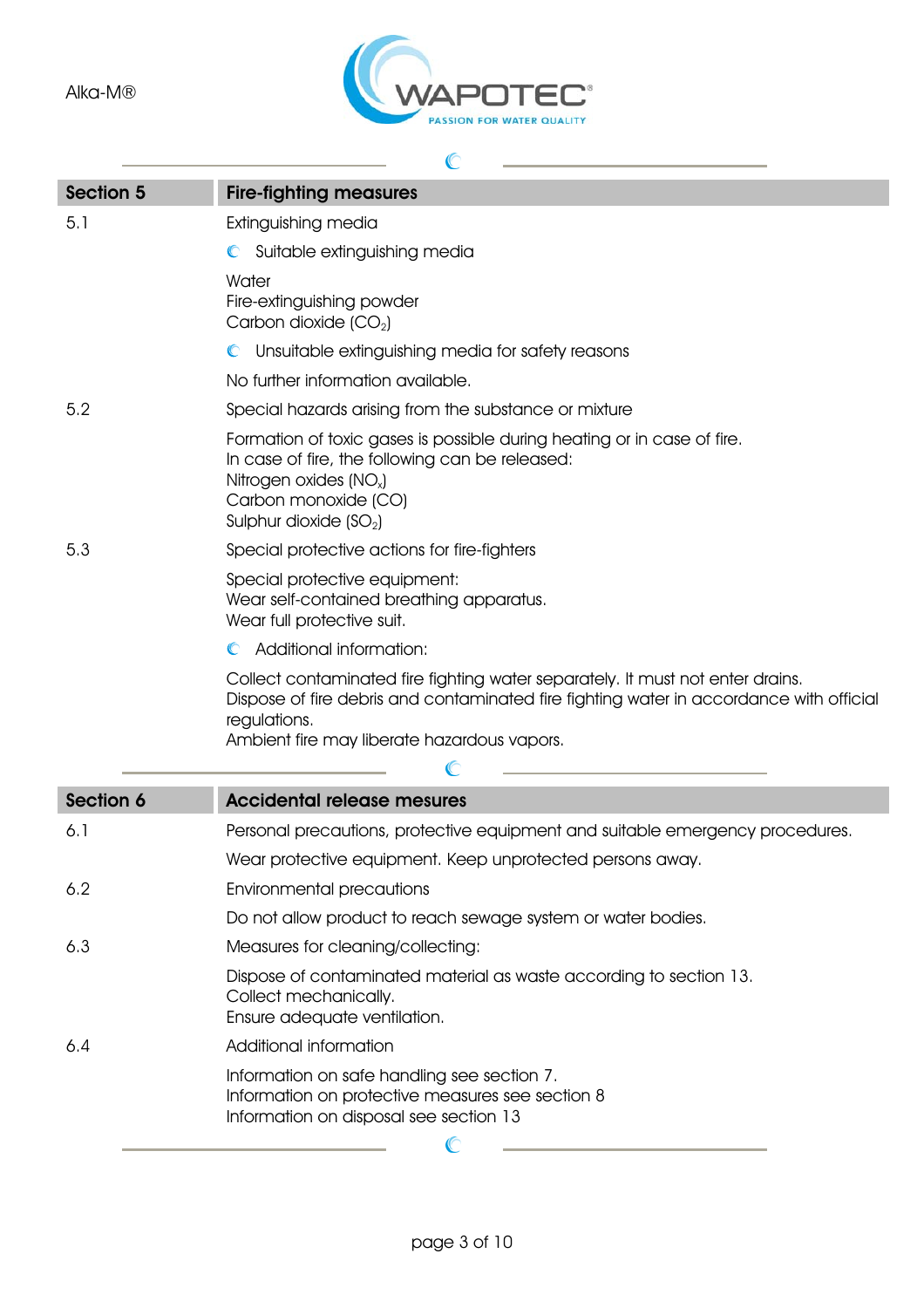

| Section 7        | <b>Handling and storage</b>                                                                                                                                                                                                                                                                                                          |
|------------------|--------------------------------------------------------------------------------------------------------------------------------------------------------------------------------------------------------------------------------------------------------------------------------------------------------------------------------------|
| 7.1              | Precautions for safe handling                                                                                                                                                                                                                                                                                                        |
|                  | Provide suction extractors if dust is formed.                                                                                                                                                                                                                                                                                        |
| 7.2              | Conditions for safe storage including any incompatibilities                                                                                                                                                                                                                                                                          |
|                  | Fire and explosion protection measures                                                                                                                                                                                                                                                                                               |
|                  | Keep away from sources of ignition - no smoking.                                                                                                                                                                                                                                                                                     |
|                  | Design of storage rooms and container                                                                                                                                                                                                                                                                                                |
|                  | Protect from heat and direct sunlight.<br>Store under dry and cool conditions.<br>Protect from humidity and keep away from water.<br>Protect from the effects of light.                                                                                                                                                              |
|                  | $\bullet$ Recommended storage temperature: 20 $\circ$ C +/-5 $\circ$ C                                                                                                                                                                                                                                                               |
|                  | Material incompatibility                                                                                                                                                                                                                                                                                                             |
|                  | Store away from solvents.                                                                                                                                                                                                                                                                                                            |
|                  | C VbF class: 11                                                                                                                                                                                                                                                                                                                      |
| 7.3              | Specific end uses                                                                                                                                                                                                                                                                                                                    |
|                  | No further information available.                                                                                                                                                                                                                                                                                                    |
|                  |                                                                                                                                                                                                                                                                                                                                      |
| <b>Section 8</b> | <b>Exposure controls and personal protection</b>                                                                                                                                                                                                                                                                                     |
| 8.1              | Control parameters                                                                                                                                                                                                                                                                                                                   |
|                  | The product does not contain relevant quantities of substances with monitored limits<br>based on the workplace.                                                                                                                                                                                                                      |
| 8.2              | Exposure controls                                                                                                                                                                                                                                                                                                                    |
|                  | General protective and hygiene measures<br>$\mathbb{C}$                                                                                                                                                                                                                                                                              |
|                  | Follow usual precautions when dealing with chemicals. Keep away from food and<br>drinks. Do not eat or drink at work, wash hands before breaks and end of work. Avoid<br>eye and skin contact. Avoid inhaling of steams/aerosols. Change contaminated work<br>wear and clean it before the next wearing. Preventive skin protection. |
|                  | Protective equipment should be selected specifically for the working place, depending<br>on concentration and quantity of the hazardous substances handled. The resistance of<br>the protective clothing to chemicals should be ascertained with the respective supplier.                                                            |
|                  | <b>C</b> Respiratory protection                                                                                                                                                                                                                                                                                                      |
|                  | In case of release of dust/aerosol only work with a protection mask.<br>Recommended filter device for short term use: Filter P1                                                                                                                                                                                                      |
|                  | C Hand protection                                                                                                                                                                                                                                                                                                                    |
|                  | Preventive skin protection by use of skin-protecting agents is recommended.<br>After use of gloves apply skin-cleaning agents and skin cosmetics.                                                                                                                                                                                    |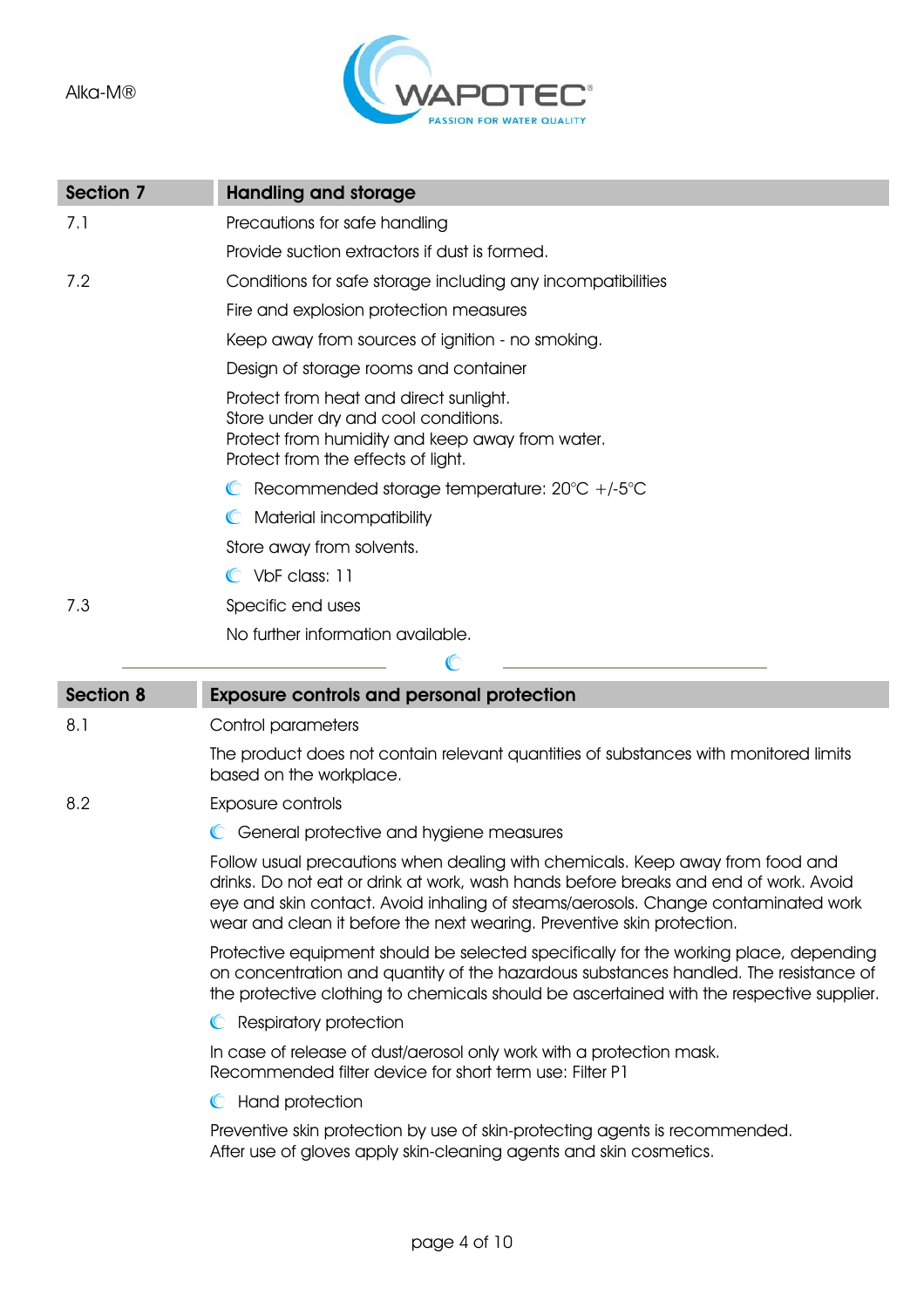

Glove material: Nitrile rubber Recommended thickness of the material:  $\geq 0.11$  mm The exact break through time has to be found out by the manufacturer of the protective gloves and has to be observed. Value for the permeation: Level  $\geq 1$  (<10 min)

Eye protection:

Use against the effects of fumes / dust Tightly sealed goggles

**C** Personal protection

Protective working clothing

| <b>Section 9</b> | <b>Physical and chemical properties</b>   |                                                       |  |  |
|------------------|-------------------------------------------|-------------------------------------------------------|--|--|
| 9.1              |                                           | Information on basic physical and chemical properties |  |  |
|                  | Appearance                                | <b>Tablets</b>                                        |  |  |
|                  | Color                                     | Orange                                                |  |  |
|                  | Ordor                                     | Odorless                                              |  |  |
|                  | Odor threshold                            | No data available                                     |  |  |
|                  | pH-value (20°C)                           | 3.5                                                   |  |  |
|                  | Melting point                             | Not determined                                        |  |  |
|                  | Boiling point / Boiling range             | 265°C / not applicable                                |  |  |
|                  | Flash point                               | $< 100^{\circ}$ C                                     |  |  |
|                  | Evaporation rate                          | Not applicable                                        |  |  |
|                  | Flammability                              | No data available                                     |  |  |
|                  | Upper explosion limit                     | No data available                                     |  |  |
|                  | Lower explosion limit                     | No data available                                     |  |  |
|                  | Vapor pressure                            | Not available                                         |  |  |
|                  | Density                                   | Not applicable                                        |  |  |
|                  | Solubility in water (20°C)                | Soluble                                               |  |  |
|                  | Partition coefficient:<br>n-octanol-water | No data available                                     |  |  |
|                  | Auto ignition temperature                 | No data available                                     |  |  |
|                  | Decomposition temperature                 | No data available                                     |  |  |
|                  | Viscosity                                 | No data available                                     |  |  |
|                  | <b>Explosive properties</b>               | Product is not explosive                              |  |  |
|                  | Oxidizing properties                      | No data available                                     |  |  |
| 9.2.             | Other information:                        |                                                       |  |  |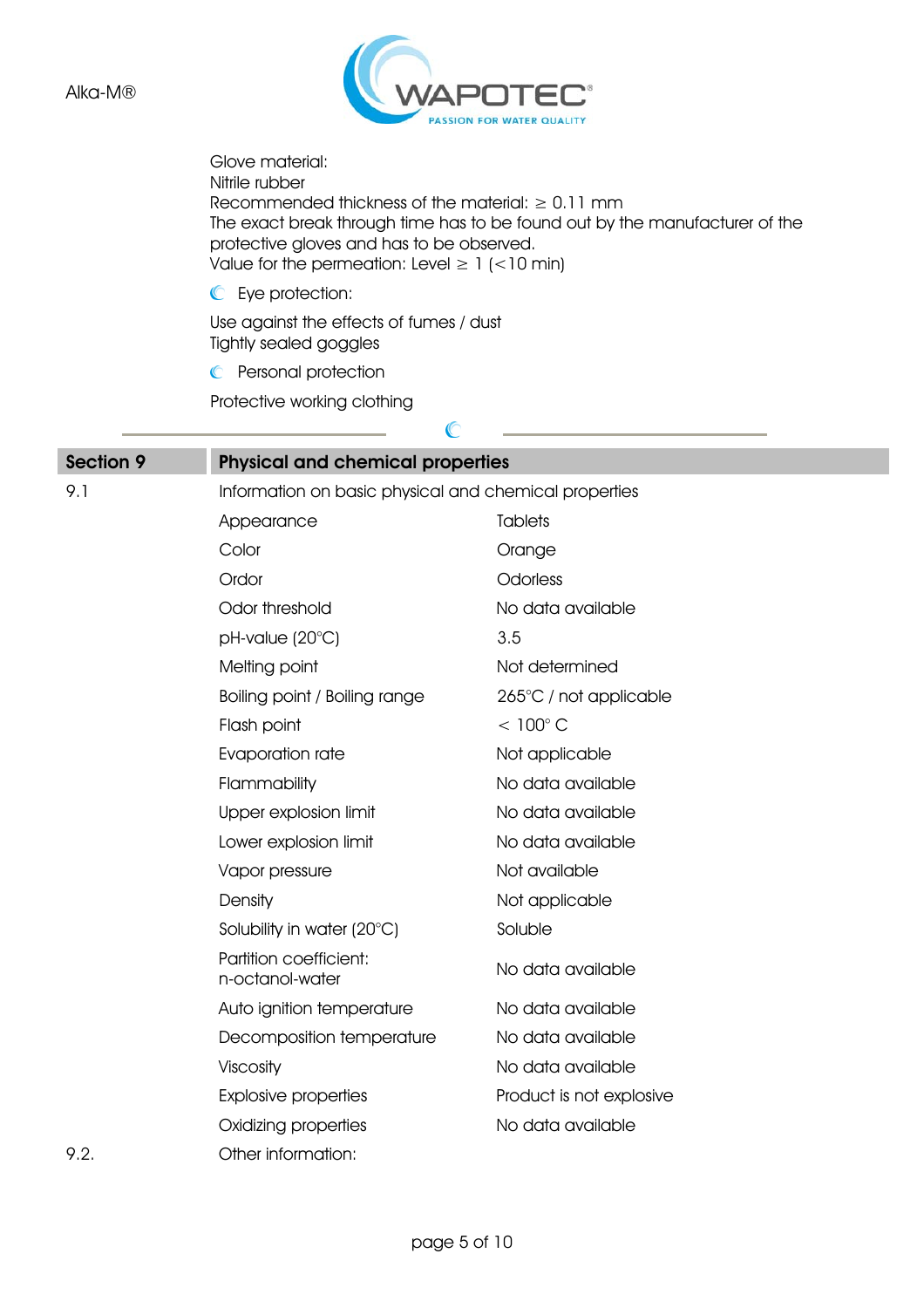

| Solid content:                    | 100,0%  |
|-----------------------------------|---------|
| Solvent content:                  |         |
| Organic solvents:                 | $0.0\%$ |
| No further information available. |         |
|                                   |         |

 $\mathbb{C}$ 

| Section 10 | <b>Stability and reactivity</b>                            |
|------------|------------------------------------------------------------|
| 10.1       | Reactivity                                                 |
|            | There are expected no hazardous reactions for intended use |
| 10.2       | Chemical stability                                         |
|            | No decomposition if used according to specifications.      |
| 10.3       | Possibility of hazardous reactions                         |
|            | Reacts with acids, alkalis and oxidizing agents.           |
| 10.4       | Conditions to avoid                                        |
|            | Avoid extreme temperatures.                                |
| 10.5       | Incompatible materials                                     |
|            | Halogen compounds<br>Combustible substances                |
| 10.6       | Hazardous decomposition products                           |
|            | See section 5                                              |
|            | $\sqrt{2}$                                                 |

| Section 11 | <b>Toxicological information</b> |
|------------|----------------------------------|

11.1 Information on toxicological effects

LD/LC50 values that are relevant for classification (literature)

Acute toxicity

Quantitative data on the toxicity of the preparation are not available.

- **C** Primary irritant effect:
- Skin: No irritation

Eye: Possible ilrritation

**C** Sensitization

Possible sensitizing effect on the skin upon long-term/repeated exposure.

C Cancerogenity

No data available.

**C** Mutagenicity

No data available.

**C** Reproductive toxicity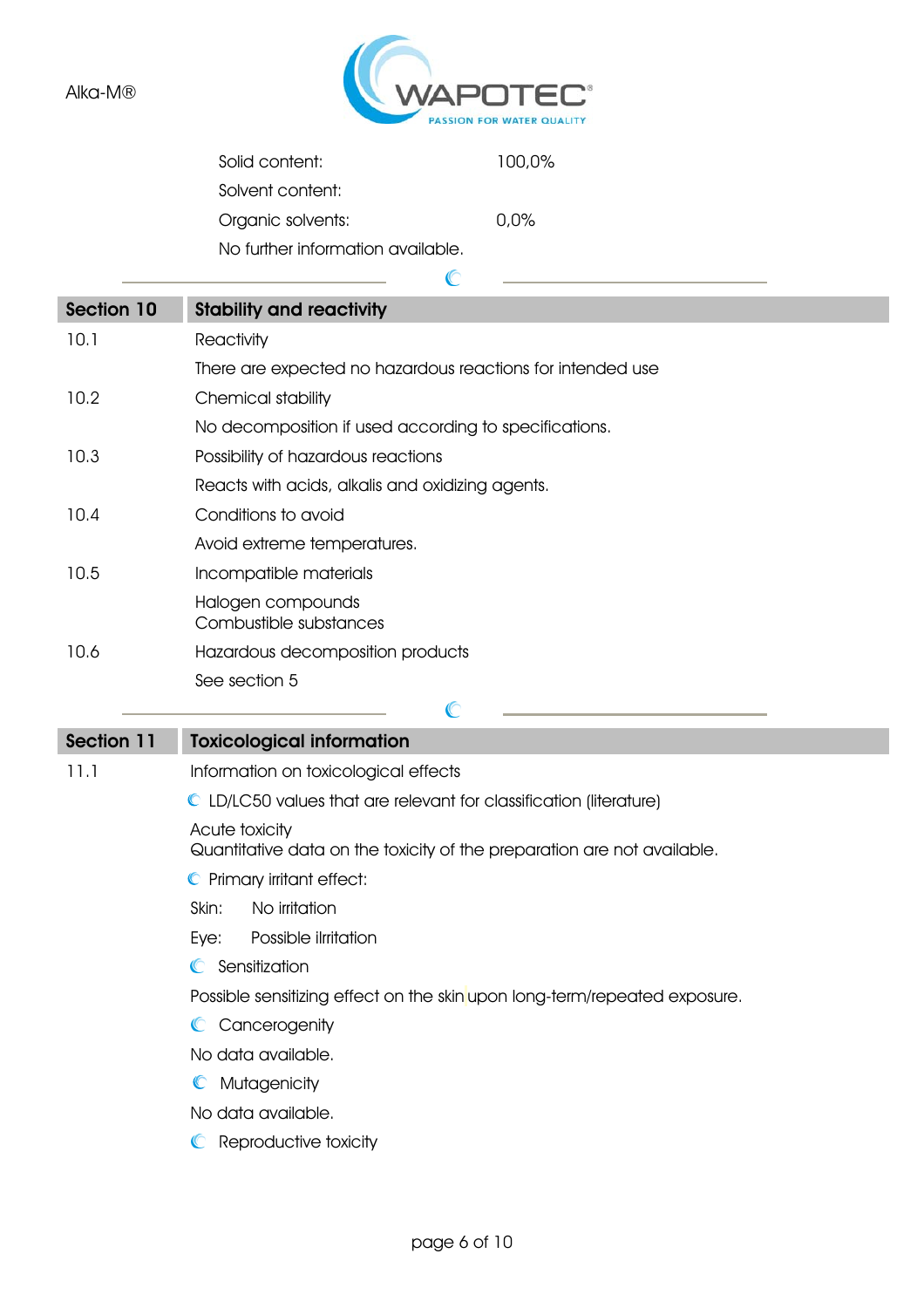

No data available.

Additional information:

The product is not subject to classification according to the calculation method of the General EC Classification Guidelines for Preparation as issued in the latest version.

When used and handled according to specifications, the product does not have any harmful effects according to our experience and the information provided by us.

The usual precautionary measures should be adhered to general rules for handling chemicals.

 $\mathbb{C}$ 

| <b>Section 12</b> | <b>Ecological information</b>                                                                                                                                                                                                                                                                                                                                   |
|-------------------|-----------------------------------------------------------------------------------------------------------------------------------------------------------------------------------------------------------------------------------------------------------------------------------------------------------------------------------------------------------------|
| 12.1              | Toxicity                                                                                                                                                                                                                                                                                                                                                        |
|                   | C Aquatic toxicity                                                                                                                                                                                                                                                                                                                                              |
|                   | No further information available.                                                                                                                                                                                                                                                                                                                               |
| 12.2              | Persistence and degradability                                                                                                                                                                                                                                                                                                                                   |
|                   | No further information available.                                                                                                                                                                                                                                                                                                                               |
| 12.3              | <b>Bioaccumulation potential</b>                                                                                                                                                                                                                                                                                                                                |
|                   | No further information available.                                                                                                                                                                                                                                                                                                                               |
| 12.4              | Mobility in soil                                                                                                                                                                                                                                                                                                                                                |
|                   | No further information available.                                                                                                                                                                                                                                                                                                                               |
|                   | C Additional ecological information:                                                                                                                                                                                                                                                                                                                            |
|                   | <b>General information:</b><br>(Preparation) Water hazard class 1 (German Regulation) (self-assessment acc. VwVwS<br>Annex 4 Nr. 3)<br>Low hazardous to water<br>Do not allow undiluted product or large quantities of it to reach ground water, water<br>bodies or sewage system.<br>Must not reach sewage water or drainage ditch undiluted or unneutralized. |
| 12.5              | Results of PBT- and vPvB-assessment                                                                                                                                                                                                                                                                                                                             |
|                   | No data available for the product itself.                                                                                                                                                                                                                                                                                                                       |
| 12.6              | Other adverse effects                                                                                                                                                                                                                                                                                                                                           |
|                   | No further information available.                                                                                                                                                                                                                                                                                                                               |
|                   | Other notes                                                                                                                                                                                                                                                                                                                                                     |
|                   | Quantitative data on the ecological effect of this product are not available.<br>CAS-No 124-04-9; 100% / 28 d                                                                                                                                                                                                                                                   |
|                   | C                                                                                                                                                                                                                                                                                                                                                               |
| Section 13        | <b>Disposal considerations</b>                                                                                                                                                                                                                                                                                                                                  |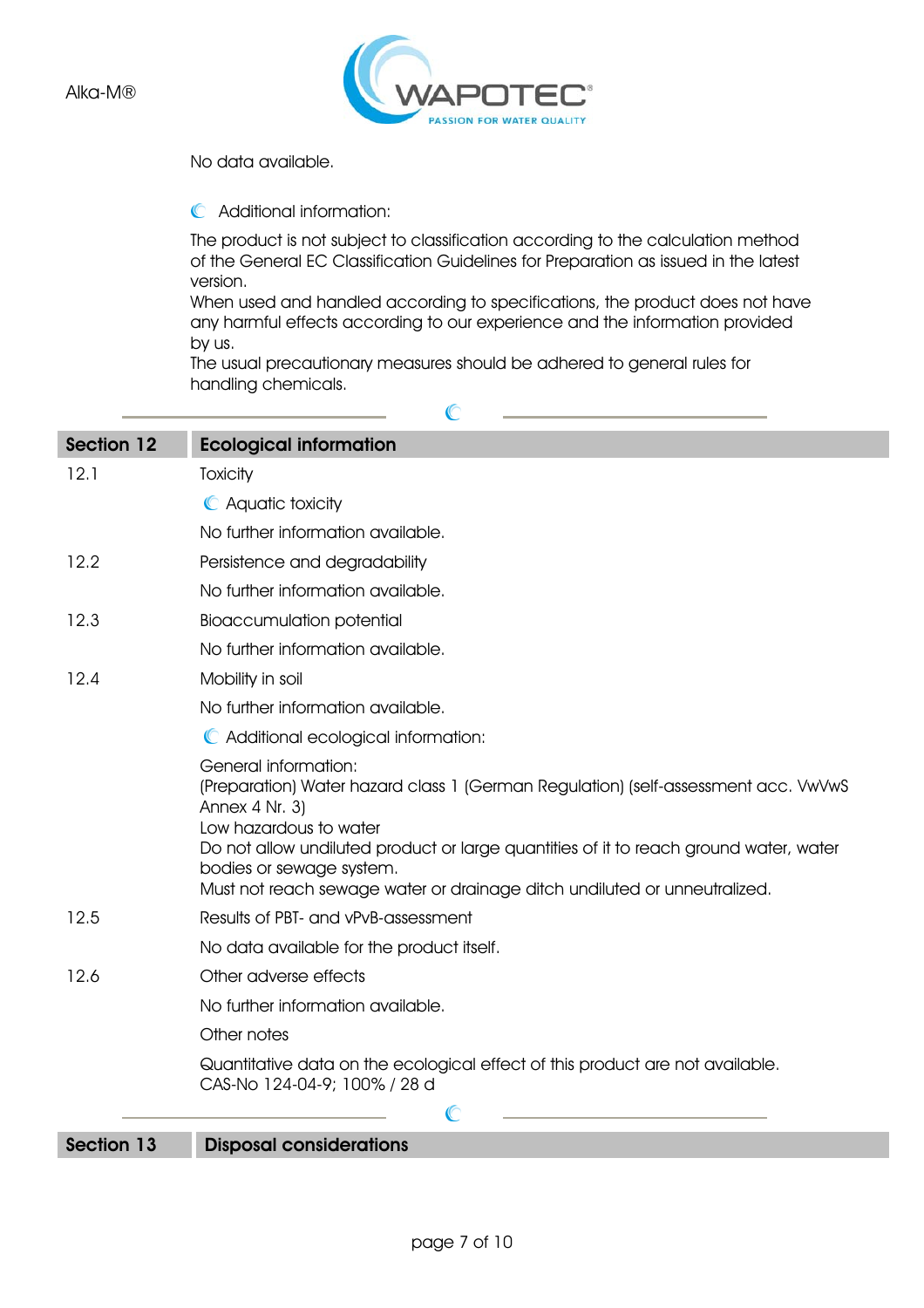

### 13.1 C Waste treatment methods

Must not be disposed of together with household garbage. Do not allow product to reach sewage system.

Hand over to disposers of hazardous waste. Chemicals must be disposed of in compliance with national and regional regulations. Under www.retrologistik.de you will find country- and substance-specific information as well as contact partners.

Waste key number

16 05 09

Waste name

Discarded chemicals other than those mentioned in 16 05 06, 16 05 07 or 16 05 08.

**C** European waste catalogue

EWC-waste key is source-related. The decision is up to the enduser.

C Contaminated packaging material

Chemicals must be disposed of in compliance with national and regional regulations. Under www.retrologistik.de you will find country- and substance-specific information as well as contact partners.

Recommended cleaning agent: Water, if necessary with cleaning agent.

C

| Section 14        | <b>Transport information</b>                                                |
|-------------------|-----------------------------------------------------------------------------|
|                   | No dangerous good according to regulation for transport of dangerous goods. |
| 14.1              | <b>UN-Number</b>                                                            |
|                   | Not applicable.                                                             |
| 14.2              | Proper UN-shipping name                                                     |
|                   | Not applicable.                                                             |
| 14.3              | Transport hazard class                                                      |
|                   | Not applicable.                                                             |
| 14.4              | Packaging group                                                             |
|                   | Not applicable.                                                             |
| 14.5              | Environmental hazards                                                       |
|                   | Not applicable.                                                             |
| 14.6              | Special precautions for the user                                            |
|                   | Not applicable.                                                             |
|                   | $\mathbb{C}$                                                                |
| <b>Section 15</b> | <b>Regulatory information</b>                                               |

## 15.1 Safety-, health-, ambient- and legislation specific instructions for substance or mixture This safety data sheet complies with the Regulations (EC) Reach N° 1907/2006.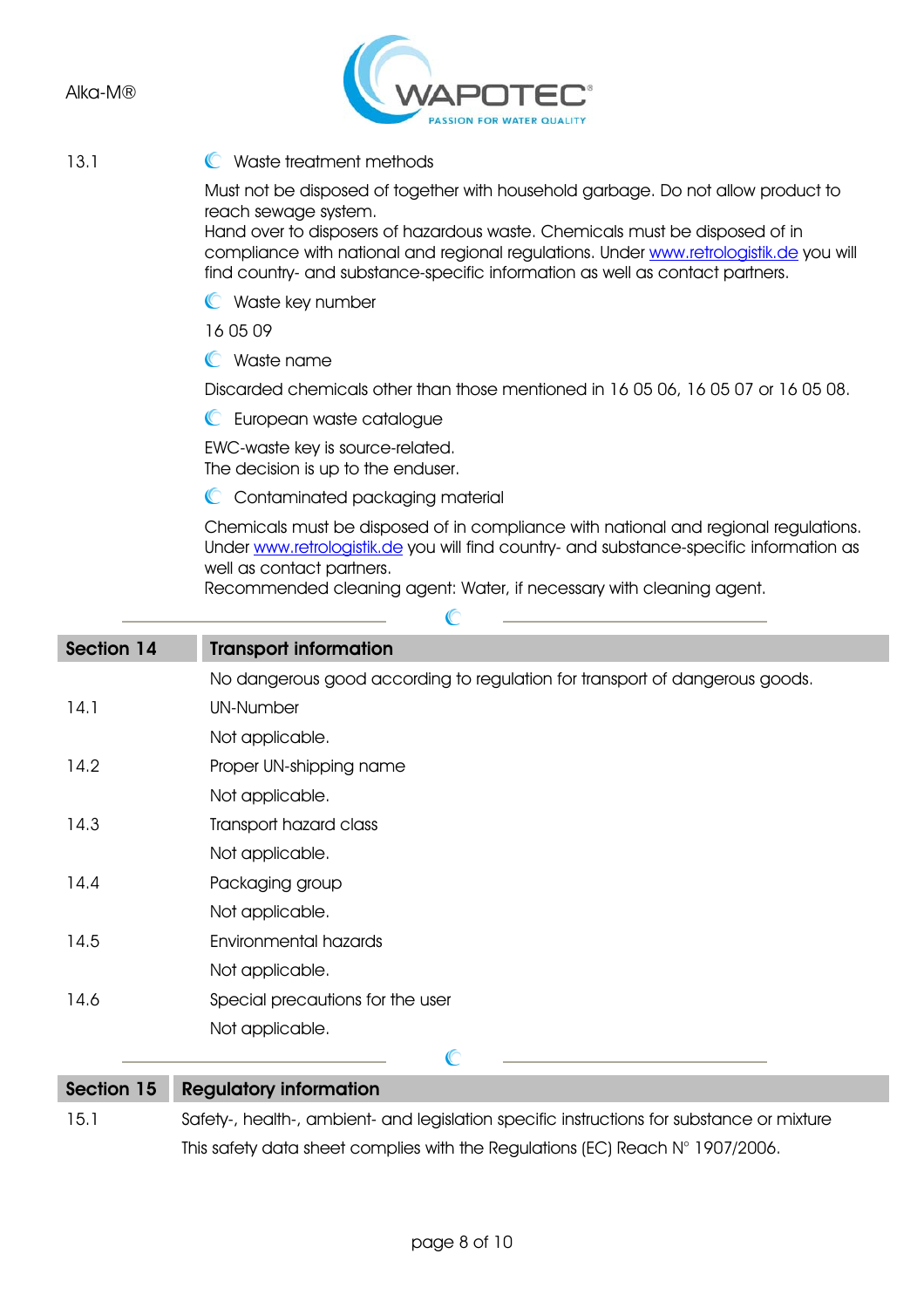

The mixture is classified according to Dangerous Preparations Directive (EC) 1999/45 and to regulation (EC)1272/2008 Annex I.

#### National regulations:

Austria:

- $\mathbb{C}$ Labeling according to BGBl II 2000/81 ChemV 1999.
- The product is not classified and does not require hazards identification.  $\subset$ ChemG 1996-amendment 2011.
- This product is not classified hazardous (no hazardous preparation)according to the Austrian chemical legislation of 1996- amendment 2011.<br>C VbE - Directive about combustible liquids (BGBL1991/240)
- VbF Directive about combustible liquids (BGBl 1991/240) This product is not classified as combustible liquid acc. VbF.

Germany:

 $\mathbb{C}$ Classification in water hazard classes according VwVwS dated 17.05.1999 / annex 4

WP 1 (low water hazardous)

Employment restrictions: Not applicable.

Major Accident Ordinance (12. Blm SchV): Not applicable.

Classification in water hazard classes: WP 1 (self-assessment, acc. annex 4 Nr.3 VwVwS): Low hazardous to water

15.2 Chemical safety assessment

A chemical safety assessment has not been carried out.

#### Section 16 Other information

The information provided on this SDS is correct to the best of our knowledge and information, but not to be considered as warranty or quality specification nor creates contractual relationship. The information given is designed only as a guidance for safe handling. The categorisation according to Dangerous Preparations Directive 1999/45/EC rsp. regulation CLP (EC)1272/2008 is based on the classification of the single component according to Annex VI of regulation CLP (EC)1272/2008 as well as on manufacturer's data completed by hazardous material database.

 $\mathcal C$ 

| <b>C</b> Relevant R-phrases      |                                                                            |
|----------------------------------|----------------------------------------------------------------------------|
| R36                              | Irritating to eyes                                                         |
| <b>C</b> Relevant H-phrases      |                                                                            |
| H319                             | Causes serious eye irritation.                                             |
| C Relevant hazard classification |                                                                            |
| Not applicable                   |                                                                            |
| C Fdition                        | Nr. 2 replaces the previous version<br>Amendments: 1.4, 8.2, 9.1.11.1 15.1 |
| Written by                       | <b>WAPOTEC GmbH</b>                                                        |
| C Short cut                      | n. t. not tested                                                           |
|                                  |                                                                            |